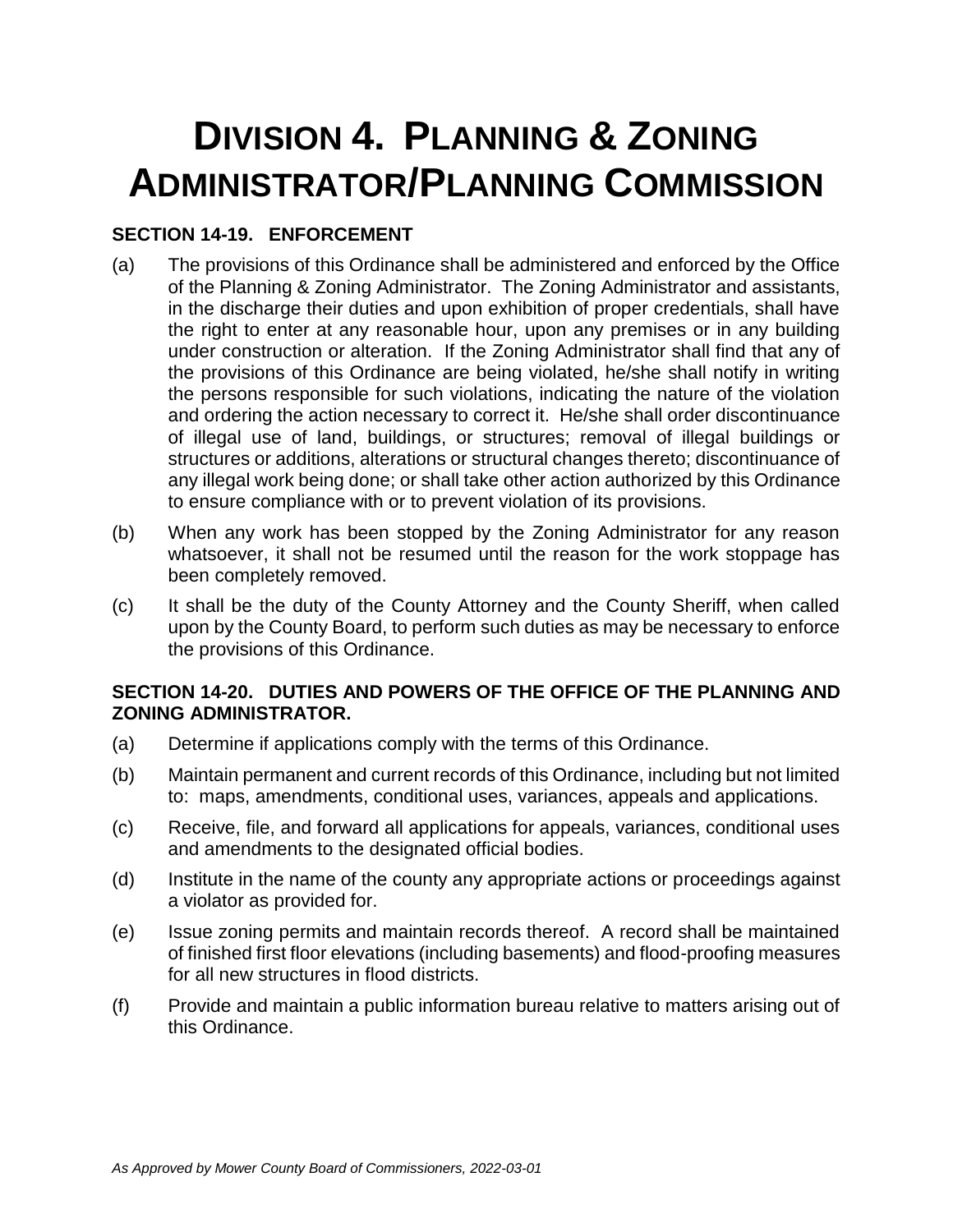## **SECTION 14-21. PLANNING COMMISSION**

- (a) The Mower County Board hereby establishes the Mower County Planning Commission. The Planning Commission shall consist of (5) to (7) members, and every attempt shall be made to obtain a cross Section of the county in appointing members to the commission.
- (b) The members of the Planning Commission shall serve for terms of three (3) years each, not to exceed 9 years. Each member may be eligible at the discretion of the County Board for re-appointment, but not for more than three (3) consecutive terms. Terms run from January 1 to December 31. The Board of Commissioners is responsible to make appointments to the Planning Commission before the end of each year in which a term expires, except in the case of an unexpected vacancy in which case the board will make an appointment to fill the remaining term as soon as practical.
- (c) The members of the Commission may be compensated in an amount determined by the County Board and may be paid their necessary expenses in attending meetings of the Commission and in the conduct of the business of the Commission.
- (d) The Planning Commission shall elect a Vice-Chair from among its members annually, at the first meeting of the year. The Zoning Administrator*,* or their representative*,* shall act as secretary of the Commission. The Planning Commission shall cooperate with the Planning and Zoning Administrator and other employees of the county in preparing and recommending to the Board for adoption, Comprehensive Plans and recommendations for plan execution in the form of official controls and other measures and amendments thereto. In all instances in which the Planning Commission is not the final authority, the Commission shall review all applications for conditional use permits and plans for subdivisions of land and report thereon to the Board.
- (e) The Board may, by ordinance, assign additional duties and responsibilities to the Planning Commission including but not restricted to the conduct of public hearings, the authority to order the issuance of some or all categories of conditional use permits, the authority to approve some or all categories of subdivisions of land. The Planning Commission may be required by the Board to review any Comprehensive Plans and Official Controls and any plans for public land acquisition and development sent to the county for that purpose by any local units of government or any state or federal agency and shall report thereon in writing to the Board.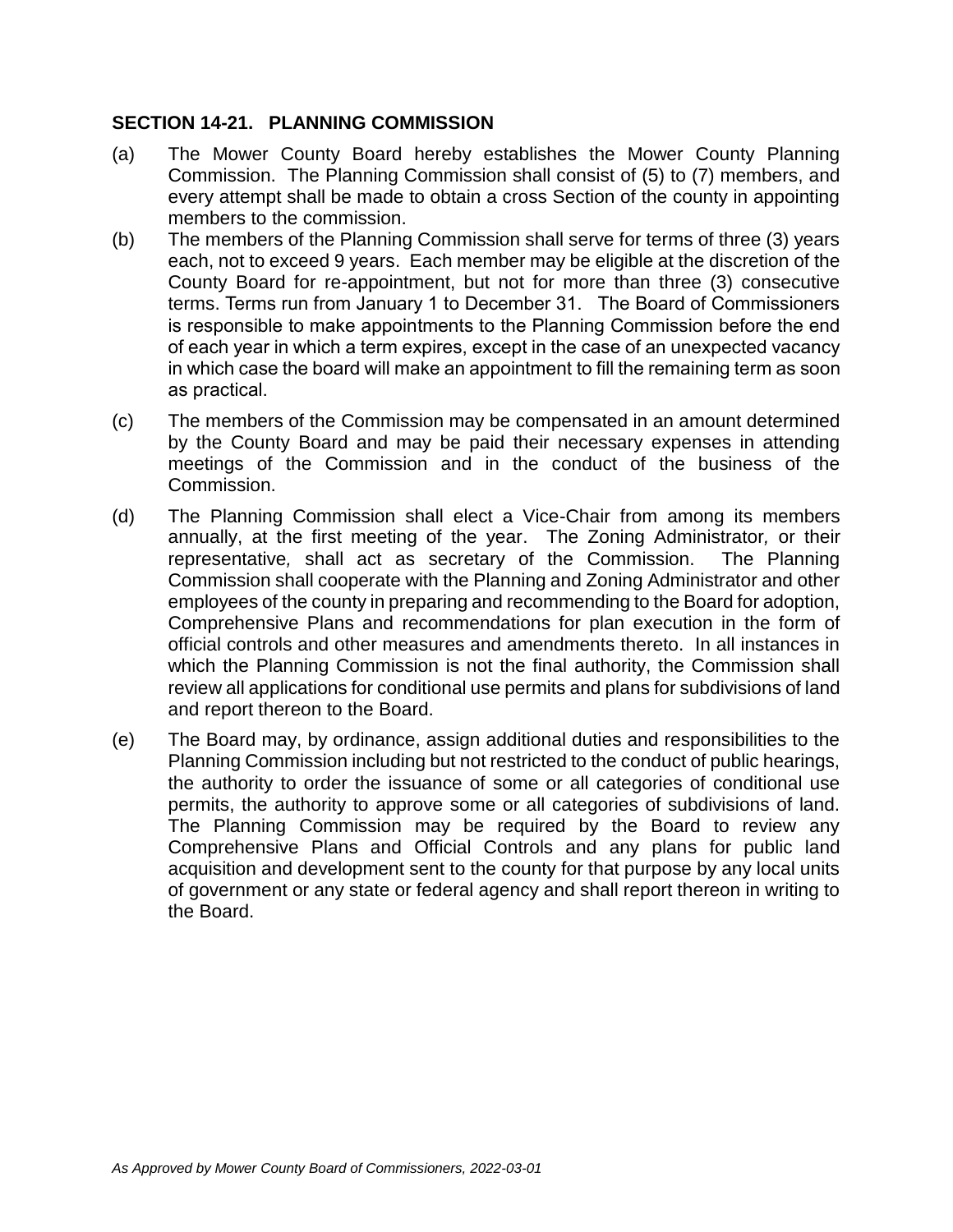## **By-Laws of Mower County Planning Commission**

## Section I Establishment

The operation of the Mower County Planning Commission is governed by the Mower County Zoning Ordinance and by Roberts Rules of Order except as otherwise provided below. Membership and terms of office will be covered by Section 14-21 of the Mower County Zoning Ordinance.

#### Section II Purpose It shall be the function and duty of the Mower County Planning Commission:

- $\checkmark$  To assist the local elected officials in developing, reviewing, and analyzing development proposals;
- $\checkmark$  To educate the local officials on planning and development matters;
- $\checkmark$  To assist in collecting various background data about the County such as populations, employment, housing, land use, and natural features;
- $\checkmark$  To assist the local elected officials in developing goals, policies, and programs for future development in the County;
- $\checkmark$  To review and/or propose change in local land use ordinances.

## Section III Organization

- A. Membership The membership of the Mower County Planning Commission will be determined by the Mower County Board of Commissioners.
- B. Term of Office The term of office will be determined by the Mower County Board of Commissioners.
- C. Officers The officers of the Mower County Planning Commission shall consist of the Chair, Vice-Chair, and a Secretary. The Vice-Chair shall be elected annually at the regular January meeting.
	- 1. Chair: It shall be the duty of the Chair to preside over all meetings of the Mower County Planning. He/She shall have the power to call special meetings at reasonable times with reasonable notice when it is deemed such a meeting is necessary to the conduct of the business of the Planning Commission. The Chair will be the member of the Board of Commissioners and will not vote on matters.
	- 2. Vice-Chair: It shall be the duty of the Vice-Chair to preside over the meeting of the Mower County Planning Commission in the absence of the Chair.
	- 3. Secretary: It shall be the duty of the Secretary to keep a record of all proceedings of the Mower County Planning Commission, and to perform all other duties normally assigned to the secretary of a deliberative body. The Secretary will be the Mower County Zoning Administrator.
- D. Voting Each member of the Mower County Planning Commission will have one (1) vote.